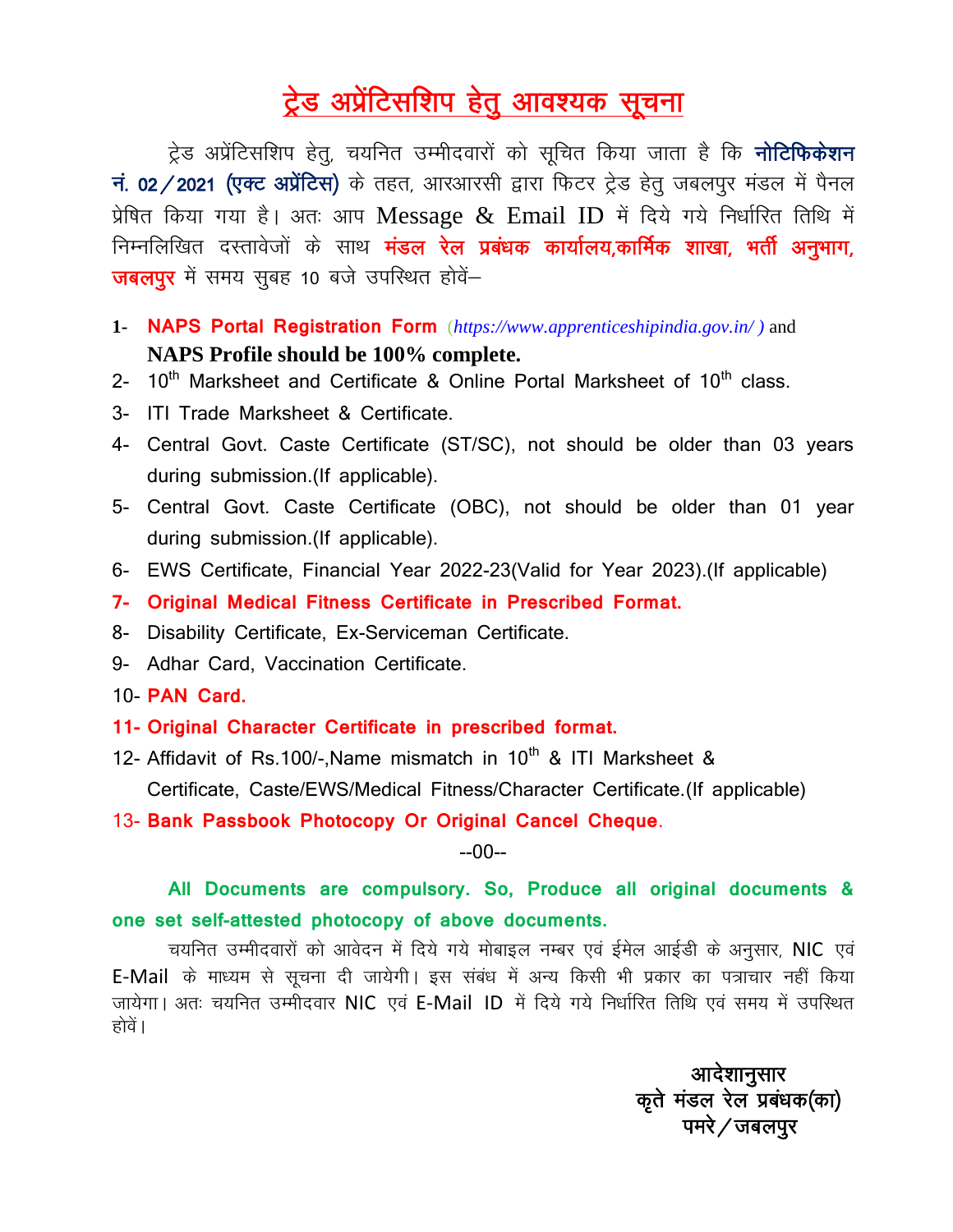| Short Listed Candidates for Trade- Fitter under Notification No. 02/2021 |                    |                                  |                                   |            |             |  |
|--------------------------------------------------------------------------|--------------------|----------------------------------|-----------------------------------|------------|-------------|--|
| S.No                                                                     | Registration<br>ID | <b>Name</b>                      | <b>Father Name</b>                | <b>DOB</b> | <b>Date</b> |  |
| $\mathbf{1}$                                                             | 10009295           | PRAKASH MANGAL<br><b>BODODE</b>  | MANGAL                            | 07-11-2001 | 20.04.2022  |  |
| 2                                                                        | 10026189           | <b>DILIP KUMAR</b>               | PANNALAL VERMA                    | 08-08-1998 | 20.04.2022  |  |
| 3                                                                        | 10013101           | <b>ABHISHEK MISHRA</b>           | PRAMOD KUMAR<br><b>MISHRA</b>     | 22-11-2000 | 20.04.2022  |  |
| 4                                                                        | 10027508           | <b>SONI RATHAUR</b>              | <b>RAM AVTAUR</b>                 | 16-07-1996 | 20.04.2022  |  |
| 5                                                                        | 10028322           | <b>DILIP Kumar</b>               | Sukhram                           | 24-04-2000 | 20.04.2022  |  |
| 6                                                                        | 10009931           | amol sitaram dube                | sitaram madhav<br>dube            | 01-06-1999 | 20.04.2022  |  |
| 7                                                                        | 10014762           | <b>PAVAN PATEL</b>               | <b>SOHAN AL</b>                   | 02-07-1998 | 20.04.2022  |  |
| 8                                                                        | 10002093           | LOKESHKUMAR Khelchand<br>Waghade | KHELCHAND                         | 23-10-2002 | 20.04.2022  |  |
| 9                                                                        | 10026983           | Anil Kumar                       | RAJENDRA prasad                   | 05-07-2000 | 20.04.2022  |  |
| 10                                                                       | 10010490           | dhanunjaya rao kotilingala       | kotilingala gopi                  | 18-04-1998 | 20.04.2022  |  |
| 11                                                                       | 10003842           | sayalee hitendra meshram         | hitendra baburao<br>meshram       | 07-04-2000 | 20.04.2022  |  |
| 12                                                                       | 10024447           | KETAN NARAYAN ANJAKAR            | <b>NARAYAN</b>                    | 31-10-2000 | 20.04.2022  |  |
| 13                                                                       | 10028080           | <b>RAJARAM SINGH</b>             | <b>UMASHANKAR</b><br><b>SINGH</b> | 17-05-1995 | 20.04.2022  |  |
| 14                                                                       | 10028686           | <b>KARISHMA SURESH</b><br>LONARE | <b>SURESH</b>                     | 17-11-2000 | 20.04.2022  |  |
| 15                                                                       | 10028767           | AMOL RAVINDRA SHAHARE            | <b>RAVINDRA</b>                   | 08-06-1999 | 20.04.2022  |  |
| 16                                                                       | 10023467           | <b>VISHAL SITARAM KORDE</b>      | <b>SITARAM</b>                    | 16-07-1999 | 21.04.2022  |  |
| 17                                                                       | 10013557           | shankar shivaji magar            | shivaji                           | 11-04-1999 | 21.04.2022  |  |
| 18                                                                       | 10016438           | Jayant ARUN Jadhao               | <b>ARUN</b>                       | 07-01-2000 | 21.04.2022  |  |
| 19                                                                       | 10029169           | amay raj singh                   | munna singh                       | 25-04-2003 | 21.04.2022  |  |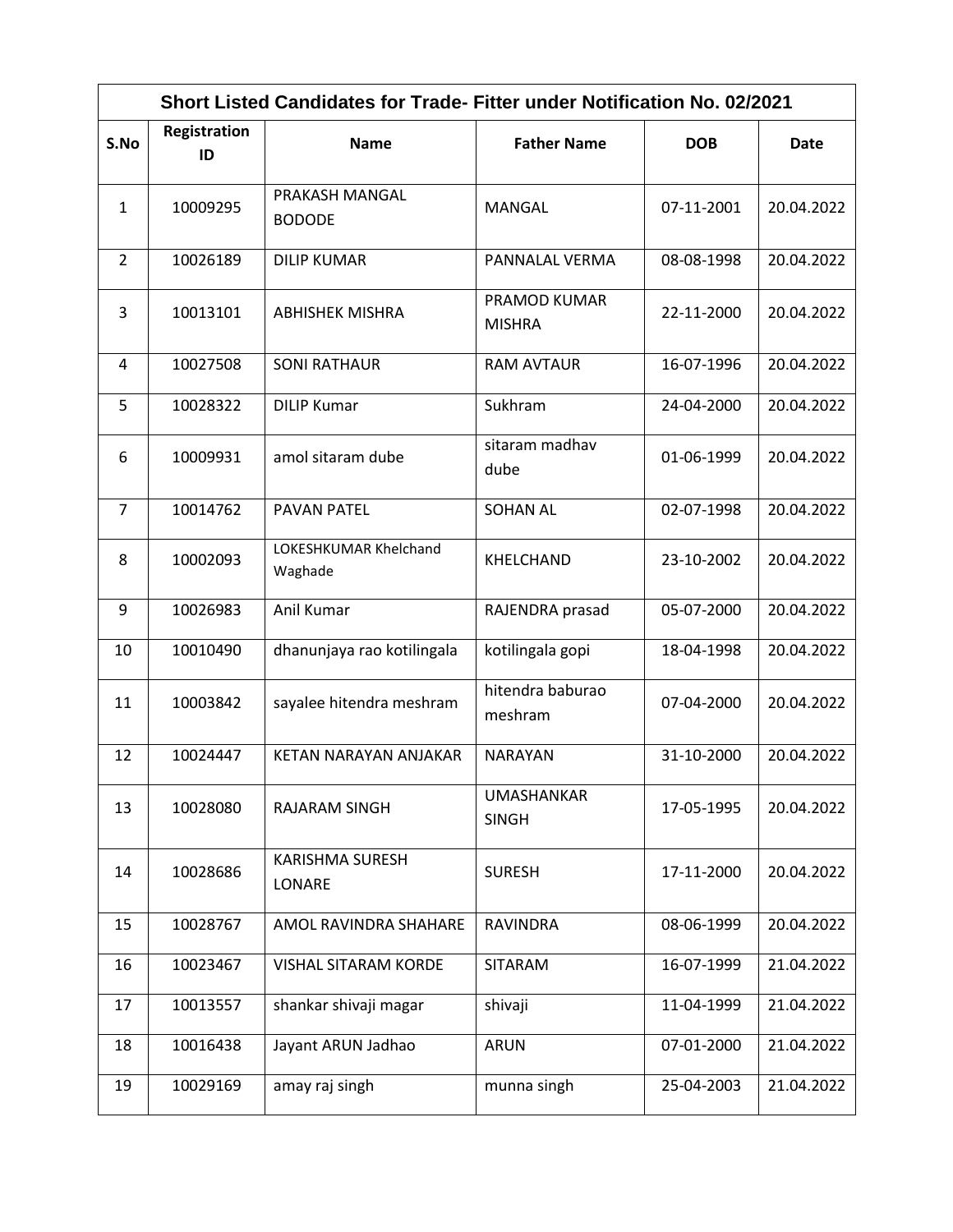| 20 | 10024445 | Param Lal                               | ghanshyam                       | 19-10-2000 | 21.04.2022 |
|----|----------|-----------------------------------------|---------------------------------|------------|------------|
| 21 | 10010226 | PRAMOD PRAKASH<br><b>SURJUSE</b>        | PRAKASH                         | 22-04-2000 | 21.04.2022 |
| 22 | 10012457 | <b>AKASH MOHAN TAYDE</b>                | <b>MOHAN</b>                    | 28-11-1999 | 21.04.2022 |
| 23 | 10015519 | tushar pundalik bhoi                    | pundalik                        | 18-05-2000 | 21.04.2022 |
| 24 | 10000987 | <b>ATUL SAHU</b>                        | <b>TRILOK SAHU</b>              | 26-12-2000 | 21.04.2022 |
| 25 | 10014384 | RACHNA PRAJAPATI                        | Ramkishan Prajapati             | 29-11-2000 | 21.04.2022 |
| 26 | 10000351 | Chetan Purushottam<br>Ubhad             | Purushottam                     | 09-10-1997 | 21.04.2022 |
| 27 | 10018697 | ayush rajendra marke                    | rajendra                        | 26-06-2002 | 21.04.2022 |
| 28 | 10017123 | <b>SOURABH PALI</b>                     | <b>CHHUTTAN</b>                 | 26-04-2000 | 21.04.2022 |
| 29 | 10005252 | <b>BALRAM</b>                           | <b>SHYAM LAL</b>                | 15-08-2000 | 21.04.2022 |
| 30 | 10013685 | abnish kumar                            | chhotelal                       | 01-07-1998 | 21.04.2022 |
| 31 | 10026278 | Ashvini kumar                           | shyam surat                     | 22-10-1998 | 21.04.2022 |
| 32 | 10025266 | VITTHAL ANANDA SAKALE                   | SAKALE ANANDA<br><b>BABULAL</b> | 05-06-1999 | 21.04.2022 |
| 33 | 10025757 | RAVINDRA KUMAR                          | <b>VIJAY RAM</b>                | 10-08-1998 | 22.04.2022 |
| 34 | 10001003 | satish kumar                            | naresh prasad                   | 26-06-1999 | 22.04.2022 |
| 35 | 10017231 | sagar                                   | girvar das                      | 22-09-1999 | 22.04.2022 |
| 36 | 10020707 | RADHE SONKAR                            | <b>BHOLA PRASAD</b>             | 16-09-1997 | 22.04.2022 |
| 37 | 10027968 | <b>ARVIND MEHRA</b>                     | <b>BHAGWAN DAS</b>              | 14-05-1997 | 22.04.2022 |
| 38 | 10019929 | PRAJWAL PURUSHOTTAM<br><b>KHADSE</b>    | PURUSHOTTAM                     | 10-05-2001 | 22.04.2022 |
| 39 | 10025031 | akshay ashok meshram                    | ashok                           | 07-05-1999 | 22.04.2022 |
| 40 | 10025371 | Kundan Kumar                            | Biju vishwakarma                | 21-02-1997 | 22.04.2022 |
| 41 | 10017506 | <b>KAMESH SUDHAKAR</b><br><b>KUMARE</b> | SUDHAKAR KUMARE                 | 01-10-1999 | 22.04.2022 |
| 42 | 10027397 | Abhinay Shukla                          | Jegeshwar shukla                | 24-08-2001 | 22.04.2022 |